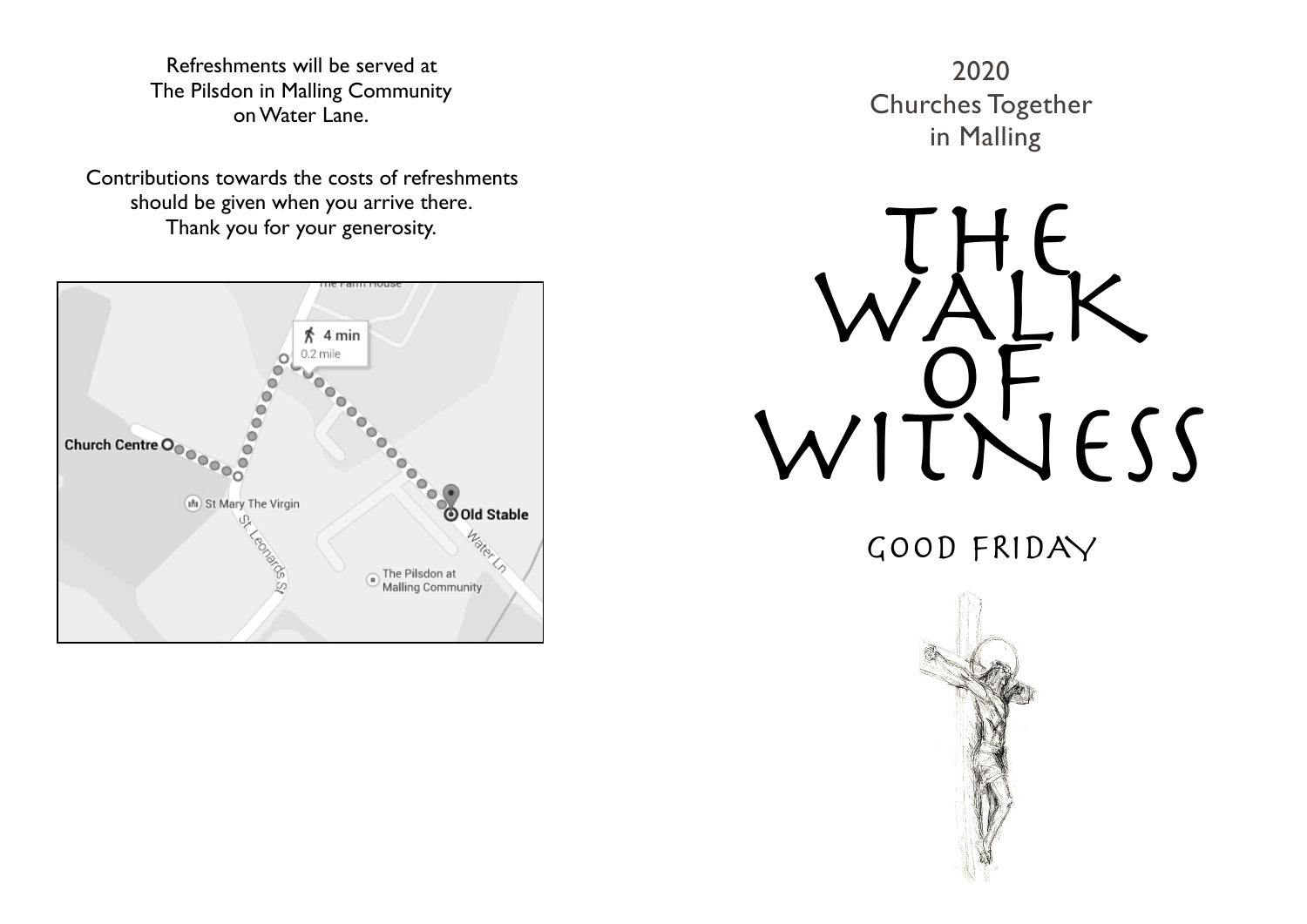*led by Fr Peter Soper, Parish Priest*

#### **Hymn**

Amazing Grace! how sweet the sound that saved a wretch like me; I once was lost, but now am found, was blind, but now I see.

'Twas grace that taught my heart to fear, and grace my fears relieved; how precious did that grace appear, the hour I first believed!

Through many dangers, toils and snares I have already come; 'tis grace that brought me safe thus far, and grace will lead me home.

The Lord has promised good to me, His word my hope secures; He will my shield and portion be as long as life endures.

Yes, when this heart and flesh shall fail, and mortal life shall cease, I shall possess within the veil a life of joy and peace.

15 *Thomas More Roman Catholic Church*<br>
id to *Fr Frost* Super, Pass in Press<br>
Advantage Gross *Church* are seven to sound<br>
2 that taxed a week only the method<br>
vas blind, but now are slowed.<br>
was blind, but now less.<br> When we've been there a thousand years, bright shining as the sun, we've no less days to sing God's praise than when we first begun.

*John Newton*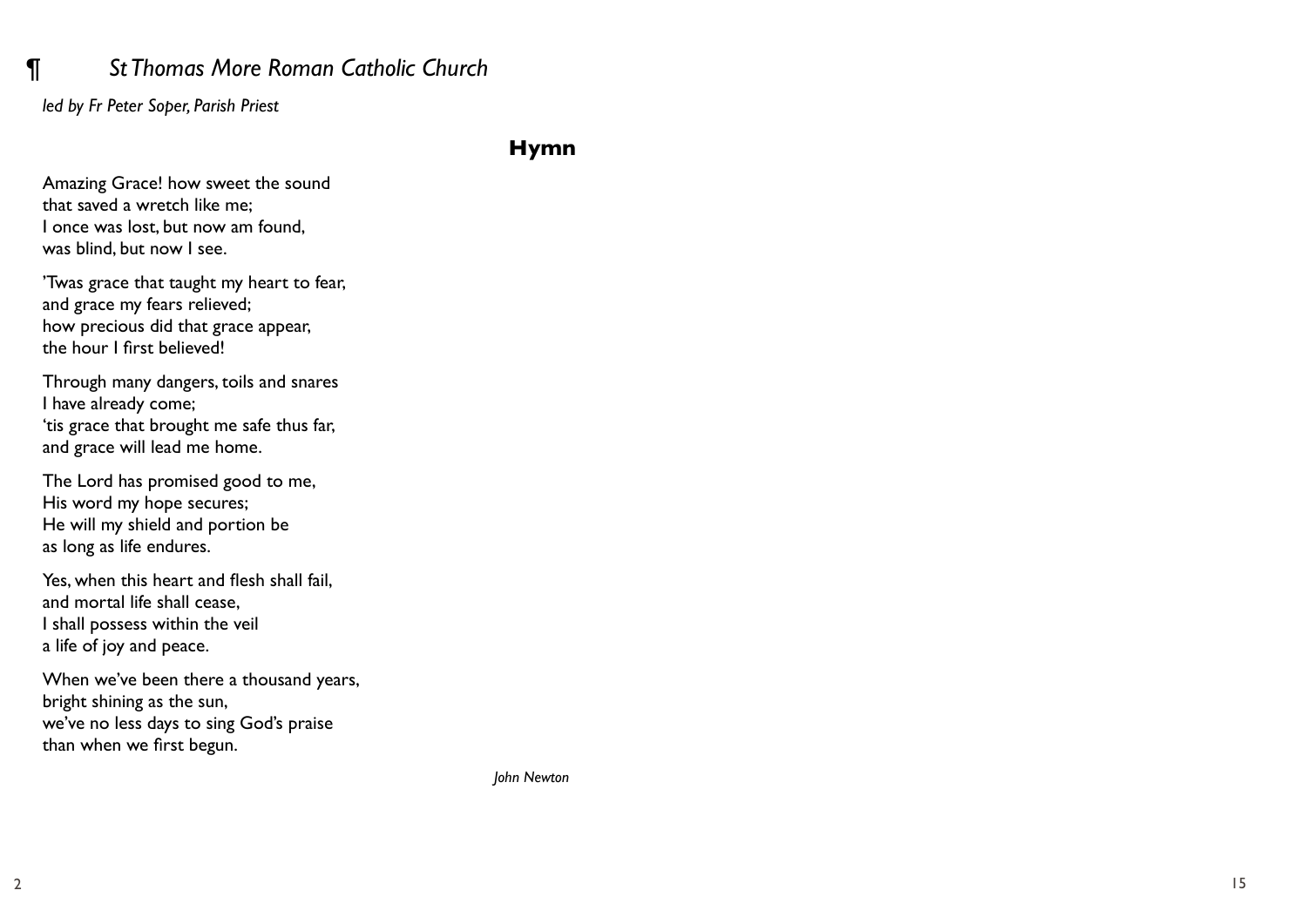### **Reading**

#### Jesus Prays for His Followers

Jesus said "I ask not only on behalf of these, but also on behalf of those who will believe in me through their word, that they may all be one. As you, Father, are in me and I am in you, may they also be in us, so that the world may believe that you have sent me. The glory that you have given me I have given them, so that they may be one, as we are one, I in them and you in me, that they may become completely one, so that the world may know that you have sent me and have loved them even as you have loved me. Father, I desire that those also, whom you have given me, may be with me where I am, to see my glory, which you have given me because you loved me before the foundation of the world.

"Righteous Father, the world does not know you, but I know you; and these know that you have sent me. I made your name known to them, and I will make it known, so that the love with which you have loved me may be in them, and I in them."

*John 17:20-26*

*We depart for West Malling Baptist Church.*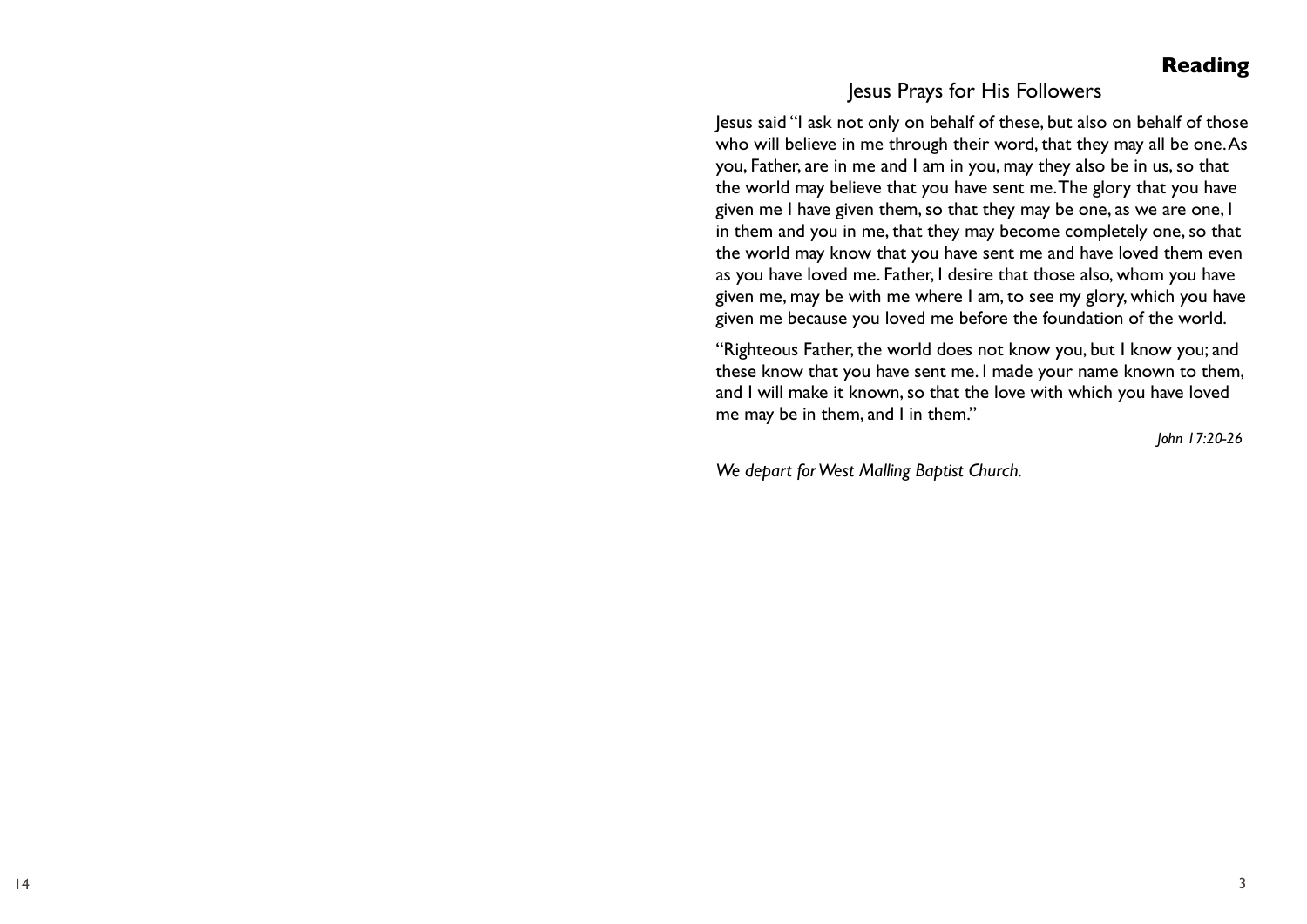## *¶ West Malling Baptist Church*

*led by Rev Dave Baxter, Pastor, West Malling Baptist*

Jesus Christ, I think upon Your sacrifice, You became nothing, poured out to death. Many times I've wondered at Your gift of life, and I'm in that place once again. I'm in that place once again.

#### *Chorus:*

And once again I look upon the cross where You died, I'm humbled by Your mercy and I'm broken inside. Once again I thank You, once again I pour out my life.

Now You are exalted to the highest place, king of the heavens, where one day I'll bow. But for now, I marvel at this saving grace, and I'm full of praise once again. I'm full of praise once again.

#### *Chorus*

Thank You for the cross, thank You for the cross, thank You for the cross, my Friend. *(repeat)*

*Chorus*

**Hymn**

| If then there is any encouragement in Christ,         |                   |
|-------------------------------------------------------|-------------------|
| any consolation from love, any sharing in the Spirit, |                   |
| any compassion and sympathy,                          |                   |
| make my joy complete:                                 |                   |
| be of the same mind, having the same love,            |                   |
| being in full accord and of one purpose.              |                   |
|                                                       | Philippians 2.1-2 |
| The peace of the Lord be always with you              |                   |

*All* **and also with you.**

And now brothers, I will ask you a terrible question, and God knows I ask it also of myself. Is the truth beyond all truths, beyond the stars, just this: that to live without Him is the real death, that to die with Him the only life?<br>Frederick Büchner "

*Frederick Büchner*

*Matt Redman. Copyright © 1995 Kingsway's, Thankyou Music.*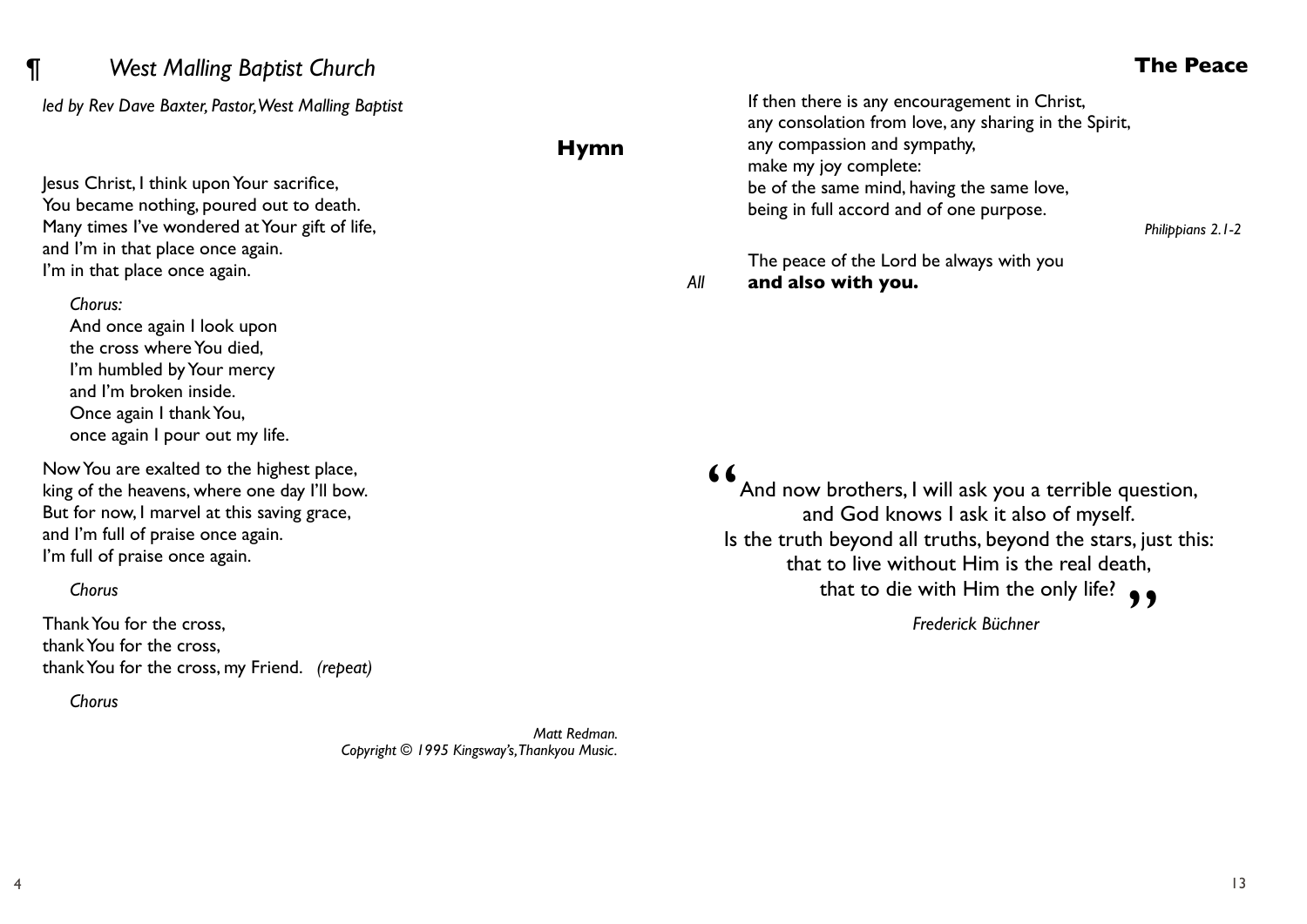I cannot tell how silently He suffered, as with His peace He graced this place of tears, or how His heart upon the cross was broken, the crown of pain to three and thirty years. But this I know, He heals the broken-hearted, and stays our sin, and calms our lurking fear, and lifts the burden from the heavy laden, for yet the Saviour, Saviour of the world, is here.

I cannot tell how He will win the nations, how He will claim His earthly heritage, how satisfy the needs and aspirations of east and west, of sinner and of sage. But this I know, all flesh shall see His glory, and He shall reap the harvest He has sown, and some glad day His sun shall shine in splendour when He the Saviour, Saviour of the world, is known.

I cannot tell how all the lands shall worship, when, at His bidding, every storm is stilled, or who can say how great the jubilation when every heart with perfect love is filled. But this I know, the skies will thrill with rapture, and myriad, myriad human voices sing, and earth to heaven, and heaven to earth, will answer: 'At last the Saviour, Saviour of the world, is King!'

*Words: William Young Fullerton, 1929* 

*We conclude the Walk of Witness by sharing in the Peace together (see over the page).*

## Jesus Is betrayed and arrested

After Jesus had spoken these words, he went out with his disciples across the Kidron valley to a place where there was a garden, which he and his disciples entered.

Now Judas, who betrayed him, also knew the place, because Jesus often met there with his disciples. So Judas brought a detachment of soldiers together with police from the chief priests and the Pharisees, and they came there with lanterns and torches and weapons. Then Jesus, knowing all that was to happen to him, came forward and asked them, "Whom are you looking for?" They answered, "Jesus of Nazareth." Jesus replied, "I am he." Judas, who betrayed him, was standing with them. When Jesus said to them, "I am," they stepped back and fell to the ground. Again he asked them, "Whom are you looking for?" And they said, "Jesus of Nazareth." Jesus answered, "I told you that I am he. So if you are looking for me, let these men go." This was to fulfill the word that he had spoken, "I did not lose a single one of those whom you gave me." Then Simon Peter, who had a sword, drew it, struck the high priest's slave, and cut off his right ear. The slave's name was Malchus. Jesus said to Peter, "Put your sword back into its sheath. Am I not to drink the cup that the Father has given me?"

So the soldiers, their officer, and the Jewish police arrested Jesus and bound him. First they took him to Annas, who was the father- in- law of Caiaphas, the high priest that year. Caiaphas was the one who had advised the Jews that it was better to have one person die for the people.

*John 18:1-14*

*We depart for St Mary's Abbey.*

#### **Reading**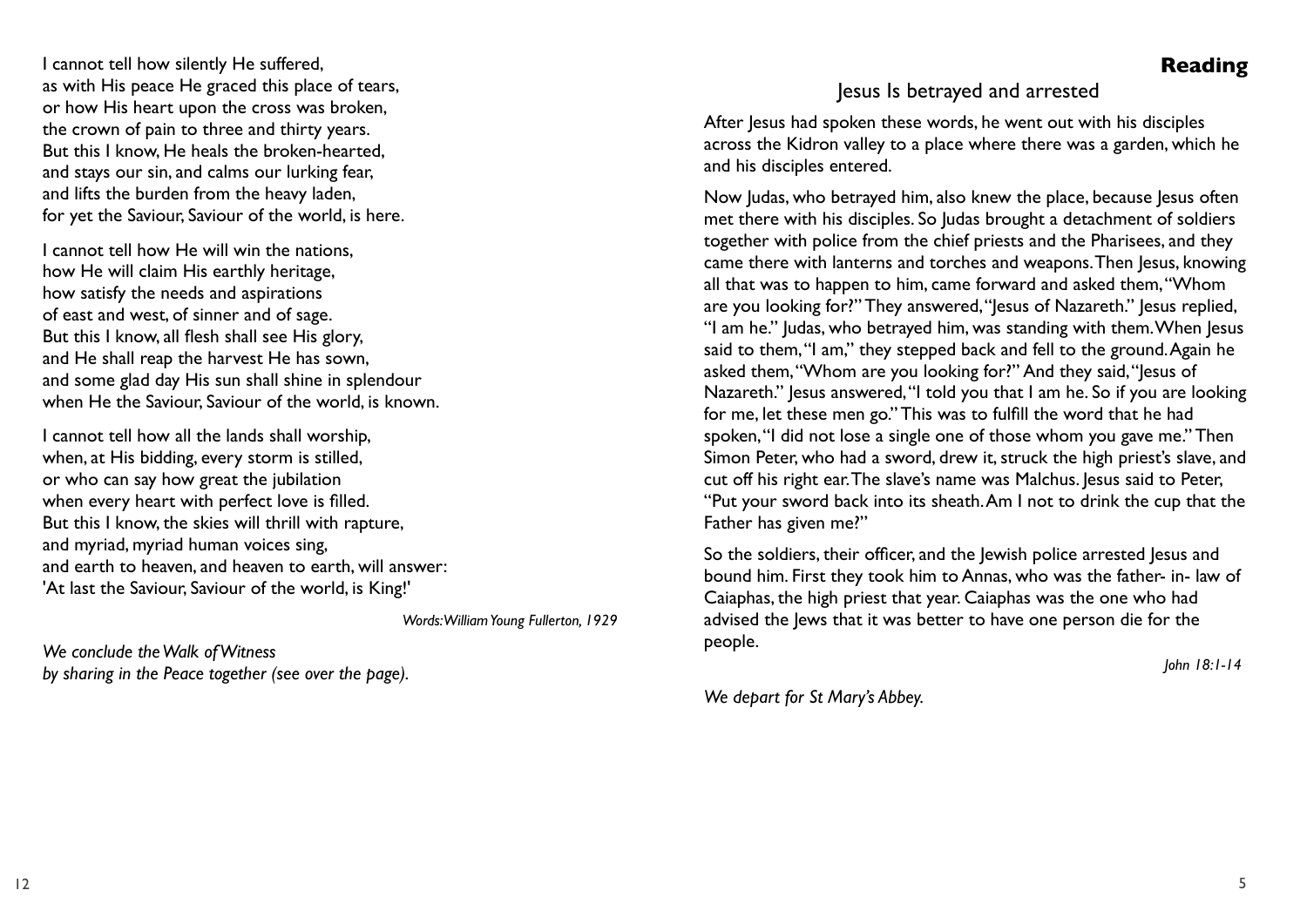# *¶ St Mary's Abbey*

*led by Sister Mary John, and assisted by Rev Viv Ashworth, Guardian of the Pilsdon Community.*

### **Reading**

### lesus before Pilate

Then they took Jesus from Caiaphas to Pilate's headquarters. It was early in the morning. They themselves did not enter the headquarters, so as to avoid ritual defilement and to be able to eat the Passover. So Pilate went out to them and said, "What accusation do you bring against this man?" They answered, "If this man were not a criminal, we would not have handed him over to you." Pilate said to them, "Take him yourselves and judge him according to your law." The Jews replied, "We are not permitted to put anyone to death." (This was to fulfill what lesus had said when he indicated the kind of death he was to die.)

Then Pilate entered the headquarters again, summoned Jesus, and asked him, "Are you the King of the Jews?" Jesus answered, "Do you ask this on your own, or did others tell you about me?" Pilate replied, "I am not a Jew, am I? Your own nation and the chief priests have handed you over to me. What have you done?" Jesus answered, "My kingdom is not from this world. If my kingdom were from this world, my followers would be fighting to keep me from being handed over to the Jews. But as it is, my kingdom is not from here." Pilate asked him, "So you are a king?" Jesus answered, "You say that I am a king. For this I was born, and for this I came into the world, to testify to the truth. Everyone who belongs to the truth listens to my voice." Pilate asked him, "What is truth?"

After he had said this, he went out to the Jews again and told them, "I find no case against him. But you have a custom that I release someone for you at the Passover. Do you want me to release for you the King of the Jews?" They shouted in reply, "Not this man, but Barabbas!" Barabbas was a bandit.

*John 18:28-40*

# *¶ St Mary-the-Virgin Anglican Church*

*led by Rev David Green, Vicar, West Malling & Offham and Rt Rev James Langstaff, Bishop of Rochester*

## **Reading**

## Jesus' burial

After these things, Joseph of Arimathea, who was a disciple of Jesus, though a secret one because of his fear of the Jews, asked Pilate to let him take away the body of Jesus. Pilate gave him permission; so he came and removed his body. Nicodemus, who had at first come to Jesus by night, also came, bringing a mixture of myrrh and aloes, weighing about a hundred pounds. They took the body of Jesus and wrapped it with the spices in linen cloths, according to the burial custom of the Jews.

Now there was a garden in the place where he was crucified, and in the garden there was a new tomb in which no one had ever been laid. And so, because it was the Jewish day of Preparation, and the tomb was nearby, they laid Jesus there.

*John 19:38-42*

## **Hymn**

I cannot tell how He whom angels worship should stoop to love the peoples of the earth, or why as shepherd He should seek the wanderer with His mysterious promise of new birth. But this I know, that He was born of Mary, when Bethlehem's manger was His only home, and that He lived at Nazareth and laboured, and so the Saviour, Saviour of the world, is come.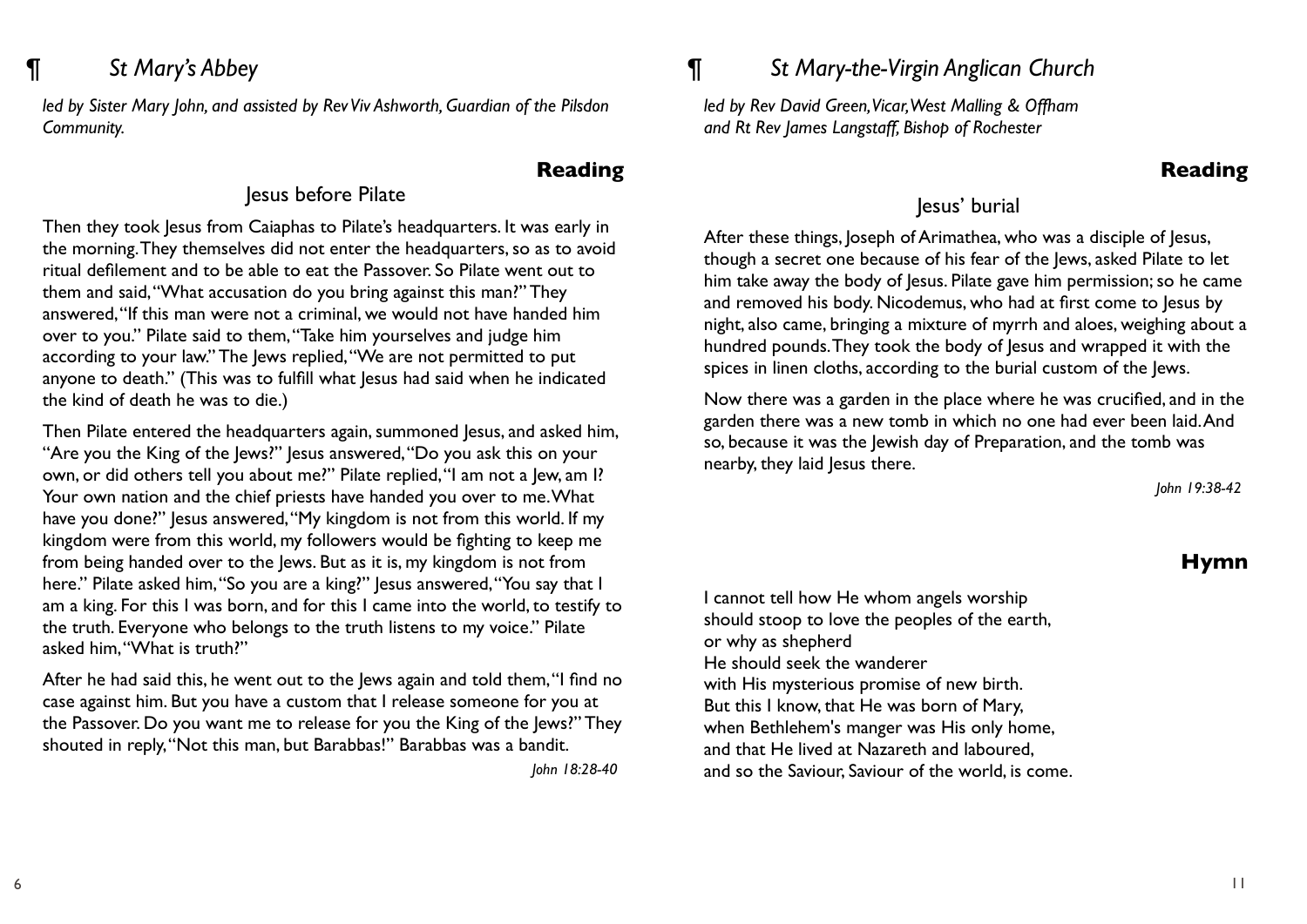### **Hymn**

We sing the praise of him who died, of him who died upon the cross; the sinner's hope let men deride, for this we count the world but loss.

Inscribed upon the cross we see in shining letters, 'God is love!' He bears our sins upon the tree, he brings us mercy from above.

The Cross! It takes our guilt away; it holds the fainting spirit up; it cheers with hope the gloomy day, and sweetens every bitter cup.

It makes the coward spirit brave, and nerves the feeble arm for fight; it takes its terror from the grave, and gilds the bed of death with light:

The balm of life, the cure of woe, the measure and the pledge of love, the sinner's refuge here below, the angels' theme in heav'n above.

*T. Kelly (1769-1855)*

#### **Prayers**

*Prayers of Intercession for all the local communities represented*

*after which we depart for St Mary-the-Virgin Anglican Church.*

There is a green hill far away, outside the city wall, where our dear Lord was crucified who died to save us all.

We may not know, we cannot tell, what pains he had to bear, but we believe it was for us He hung and suffered there.

He died that we might be forgiven, He died to make us good, that we might go at last to heaven, saved by his precious blood.

There was no other good enough to pay the price of sin, He only could unlock the gate of heaven and let us in.

O dearly, dearly has he loved! and we must love him too, and trust in his redeeming blood, and try his works to do.

*Cecil Frances Alexander 1848*

#### **Reading**

#### Jesus is sentenced to death

Then Pilate took Jesus and had him flogged. And the soldiers wove a crown of thorns and put it on his head, and they dressed him in a purple robe. They kept coming up to him, saying, "Hail, King of the Jews!" and striking him on the face. Pilate went out again and said to them, "Look, I am bringing him out to you to let you know that I find no case against him." So Jesus came out, wearing the crown of thorns and the purple robe. Pilate said to them, "Here is the man!" When the chief priests and the police saw him, they shouted, "Crucify him! Crucify